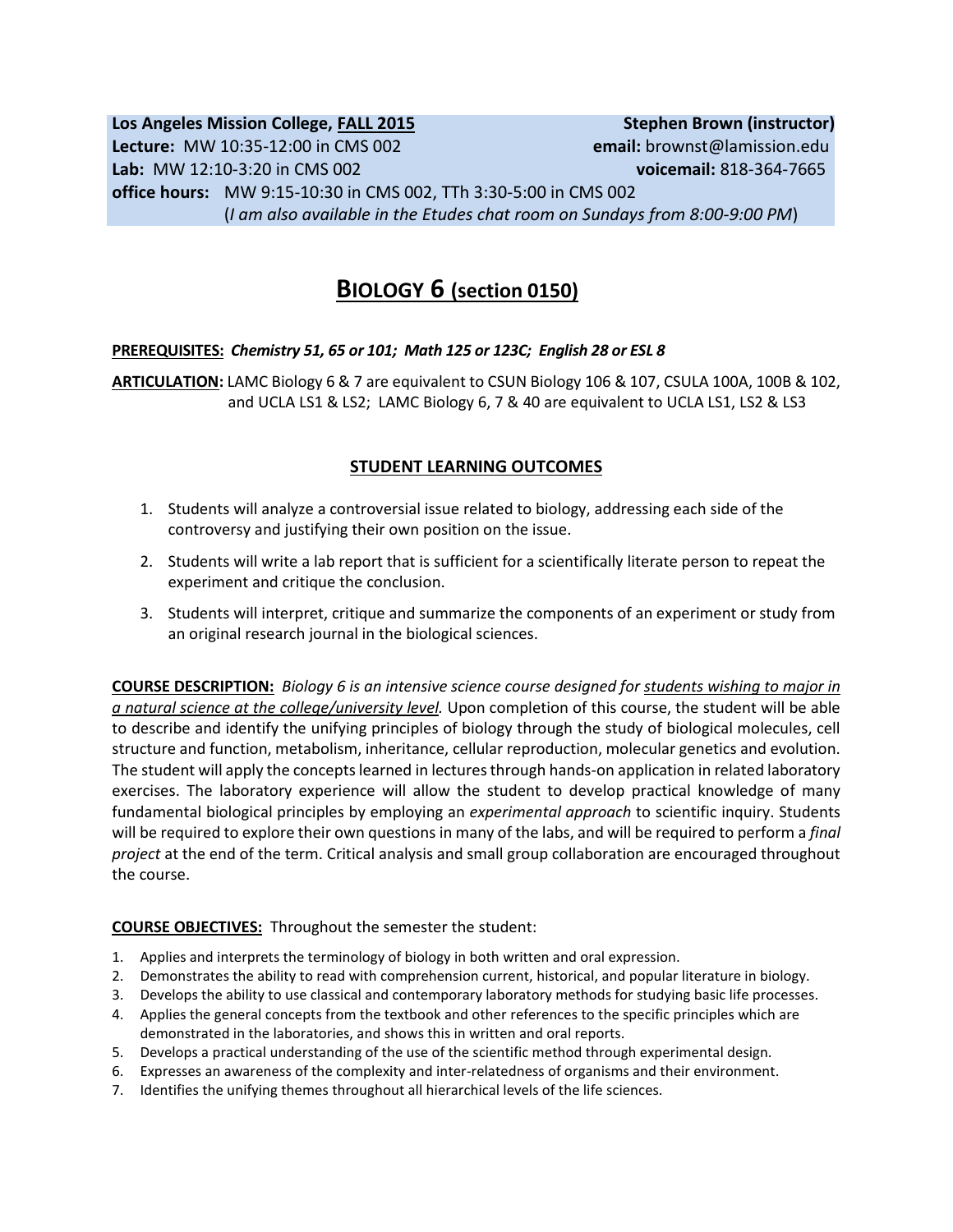### **REQUIRED BOOKS AND MATERIALS**

**Biology, 10th ed., Campbell, Reece, et. al. 2014 (ISBN-13: 978-0321775658)**

**Investigating Biology, 8th ed., Morgan and Carter 2014 (ISBN-13: 978-0321838995)**

**Biology 6 Lab Pack - additional lab exercises available at the bookstore (or for download online)**

**Carbonless Lab Notebook, Hayden-McNeil, ISBN-13: 978-1930882355**

**4** Scantron 815-E forms, **5** Scantron 882-E forms & **4** blue books (or **1** Scantron 882-E form & **4** Scantron 886-E forms)

### **COURSE GRADE**

| 8 Quizzes                          | 12% of Grade (120 points)   |
|------------------------------------|-----------------------------|
| 4 Exams                            | 40% of Grade (400 points)   |
| Case Study Analysis                | 2% of Grade (20 points)     |
| <b>Written Communication ILO</b>   | 1% of Grade (10 points)     |
| <b>Article Review/Presentation</b> | 5% of Grade (50 points)     |
| Lab Reports/Worksheets             | 22.5% of Grade (225 points) |
| 5 Lab Quizzes                      | 7.5% of Grade (75 points)   |
| Lab Notebook                       | 5% of Grade (50 points)     |
| Participation                      | 5% of Grade (50 points)     |
|                                    | <b>TOTAL 1000 points</b>    |
|                                    |                             |

**LECTURE (60% of course points):** 4 quizzes will be given at the beginning of lecture that are closed book and worth 15 points each.The other 4 quizzes will be taken online through Etudes and will be open book. The lowest quiz score will be replaced by the average of the other quiz scores. Midterm exams are worth 100 points each. Exams and quizzes will consist of multiple choice, short answer and essay questions. Multiple choice questions are to be answered on **Scantron** forms. Short answer and essay questions are to be answered in Blue Books or on Scantron forms 886-E (exams) or 815E (quizzes). Guidelines for the Case Study Analysis and Article Review/Presentation will be detailed in handouts. **This course will also participate in an assessment of the LAMC Written Communication ILO which will be worth 10 points.**

**LAB (40% of course points):** Students are expected to read each lab exercise *BEFORE* class. For selected labs students will keep records in a lab notebook and answer associated review questions. A subset of these labs will also require a short lab report in the format of a scientific paper (see handout for guidelines). For all other laboratories, students are required to complete the corresponding worksheets and review questions**. Lab reports, worksheets and review questions are due one week after** *completion* **of the lab. Copies of lab notebook entries are due with the corresponding lab assignments.** Lab quizzes are worth 15 points each and are usually given at the beginning of class (10:35). The lowest lab quiz score will be replaced by the average of the other quiz scores. Participation will be based on overall attendance, being on time, and professionalism in both lab and lecture.

**ANY makeup quizzes or exams will be more challenging than the original, and there will be a 2 point (quizzes) or 10 point (exams) reduction in the score received for unexcused makeups**.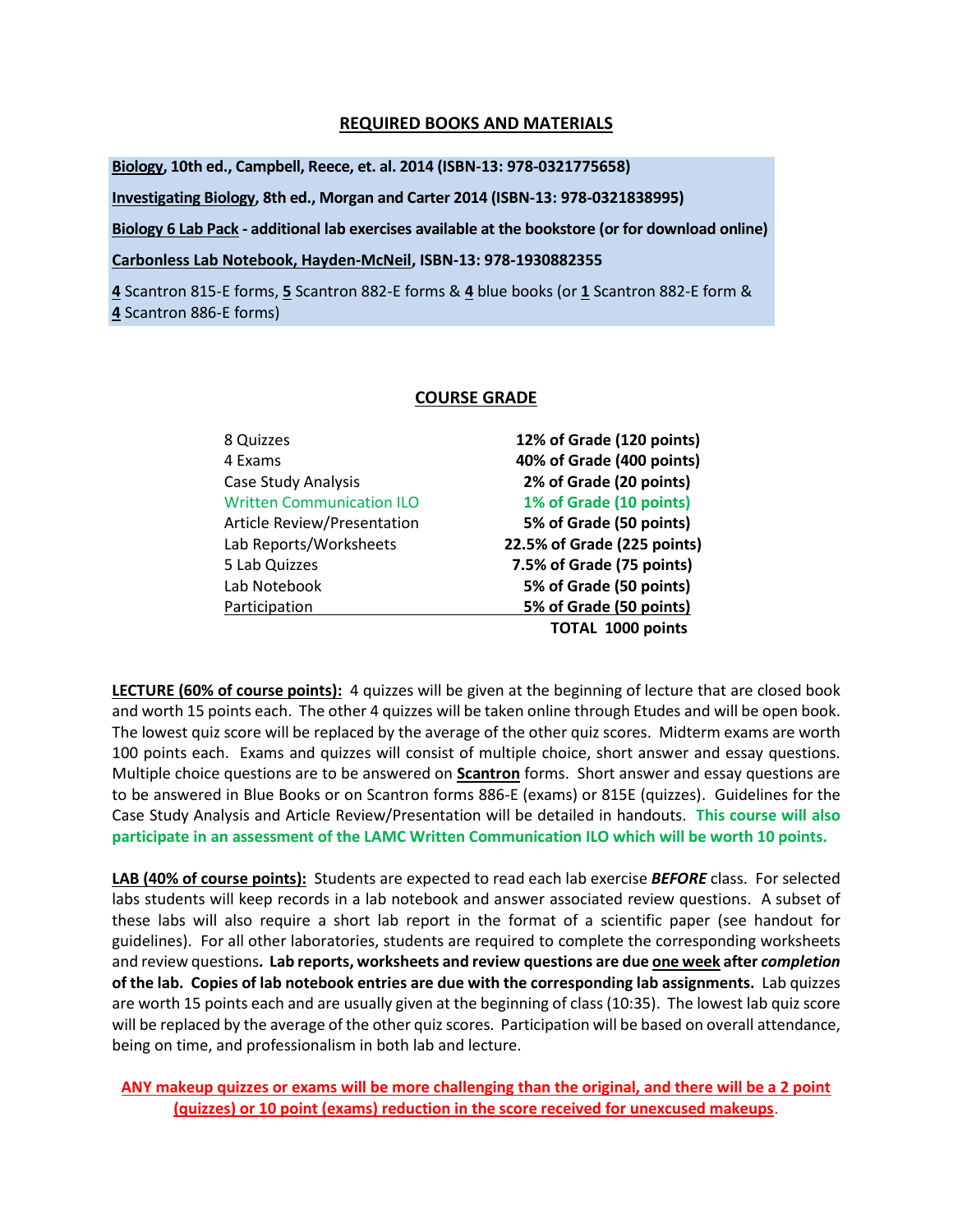| <b>Grading Scale:</b> | 900+ pts $(90-100%)$  | А |
|-----------------------|-----------------------|---|
|                       | 800-899 pts (80-90%)  | B |
|                       | 650-799 pts (65-80%)  | C |
|                       | 500-649 pts (50-65%)  | D |
|                       | 0-499 pts (below 50%) |   |

### **ATTENDANCE POLICY**

Attendance is required and roll will be taken. **You are responsible for any information, date changes, etc., presented in class, whether or not you are present** (they will be announced via Etudes anyway)**.**  Students missing more than 2 consecutive classes without contacting the instructor may be dropped. Students given add slips *must* complete the process by **Friday September 11th** . Students withdrawing from the class must do so by:

**Sunday September 13th** to avoid receiving a "W" and to receive a refund **Sunday November 22nd** to receive a "W"

\* Keep in mind the LACCD website is not always available on Sundays due to routine maintenance.

*NOTE: A new state policy in effect as of Summer 2012 limits students to 3 attempts per course*. *Receiving a grade or "W" for a course counts as an attempt, regardless of when the course was taken. Withdrawal by September 13th (avoiding a "W") will not count as an attempt.* 

## **RECOMMENDATIONS FOR SUCCESS**

#### **This is a demanding class covering a lot of information. Here are some suggestions:**

- do **NOT** fall behind in the course, keep up with the material on a weekly basis
- each time you study, spend a few minutes reviewing previous lessons
- **outline** the Powerpoint notes, this will help you to mentally organize the large amount of material you will be learning
- use associations, acronyms to help you remember things
- do the practice questions in the text and Mastering Microbiology memory retrieval exercises such as these are the most effective way to improve recall and conceptual understanding
- **know the key terms** (you can't answer questions correctly if you don't!)
- at a **minimum**, you should **learn** the course material **3 times** in order to retain it well for the exams and quizzes:
	- 1) **comprehend** the class material during the lecture
	- 2) **read** the corresponding material in the text
	- 3) **review** your notes and key terms

**\*\*\*If you don't do at least this much, you won't do well in this class\*\*\***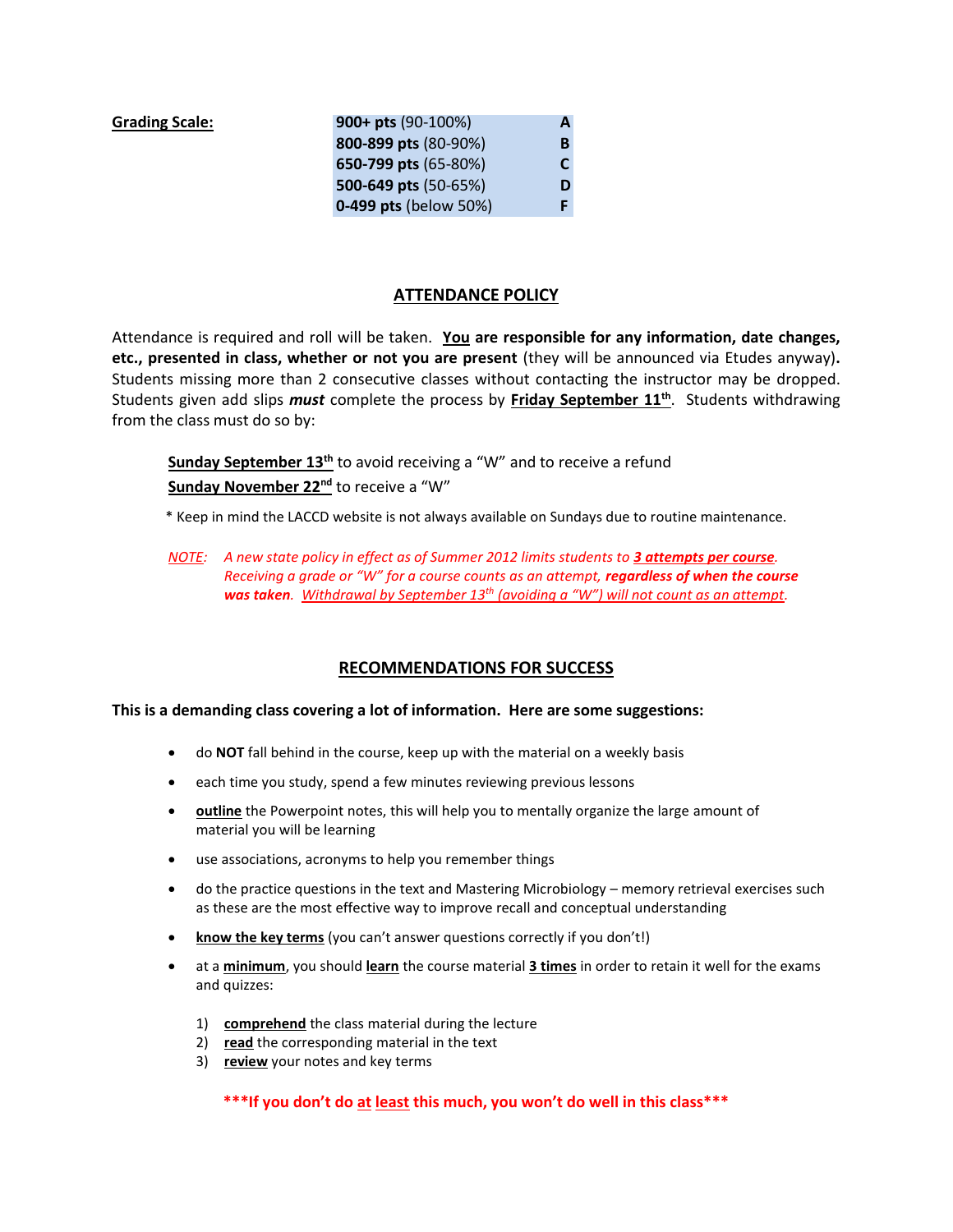#### **SPECIAL ACCOMMODATIONS**

If you require special accommodations for a disability, religious holiday, etc, please inform me within the first week of the course and I will accommodate you if at all possible. For accommodations due to disability, you must consult the Disabled Student Programs and Services office after which we will abide by their recommendations.

## **IMPORTANT WEBSITES**

### **<https://myetudes.org/portal>**

-here you can monitor your scores and standing in the course and engage in discussion forums with the instructor and fellow students

### **<http://www.lamission.edu/~brownst>**

- your instructor's website where you can download course notes and various handouts

### **<http://www.pearsonmylabandmastering.com/northamerica/masteringbiology/>**

-this site contains the textbook publisher's online supplemental study material, practice questions and exercises, all of which are optional

-access requires a code you will receive when purchasing the textbook in the bookstore, or you can purchase access online

### **COLLEGE RESOURCES FOR STUDENTS**

**Science Success Center (SSC):** Free tutoring is available for all science students in CMS 101 of the Center for Math and Sciences (CMS). For more information visit: **[http://www.lamission.edu/learningcenter/ssc.aspx](https://eagle.lamission.edu/owa/redir.aspx?C=BRyV192Rz06N9snIKGfAqfvEXUek5tAIqy-vJtaATsUpkSO2JPPRBPHBemZtFAYrKAkP0w0joWc.&URL=http%3a%2f%2fwww.lamission.edu%2flearningcenter%2fssc.aspx)**

**STEM Office:** For information on free tutoring, resources and academic counseling for STEM (Science, Technology, Engineering, and Technology) students visit the STEM Center in CMS 014. **[http://www.lamission.edu/stem](https://eagle.lamission.edu/owa/redir.aspx?C=BRyV192Rz06N9snIKGfAqfvEXUek5tAIqy-vJtaATsUpkSO2JPPRBPHBemZtFAYrKAkP0w0joWc.&URL=http%3a%2f%2fwww.lamission.edu%2fstem)**

**Admissions and Records:** Students can register for classes, request transcripts, file petitions for graduation, and drop classes at this office. For more information call 818-833-3322 or visit: **[http://www.lamission.edu/admissions/](https://eagle.lamission.edu/owa/redir.aspx?C=BRyV192Rz06N9snIKGfAqfvEXUek5tAIqy-vJtaATsUpkSO2JPPRBPHBemZtFAYrKAkP0w0joWc.&URL=http%3a%2f%2fwww.lamission.edu%2fadmissions%2f)**

**Assessment Center:** Offers student assessments in English, English-as-a-Second-Language (ESL) and Mathematics. Please contact the Assessment Center at (818) 364-7613 for more information or visit **[http://www.lamission.edu/assessment/](https://eagle.lamission.edu/owa/redir.aspx?C=BRyV192Rz06N9snIKGfAqfvEXUek5tAIqy-vJtaATsUpkSO2JPPRBPHBemZtFAYrKAkP0w0joWc.&URL=http%3a%2f%2fwww.lamission.edu%2fassessment%2f)**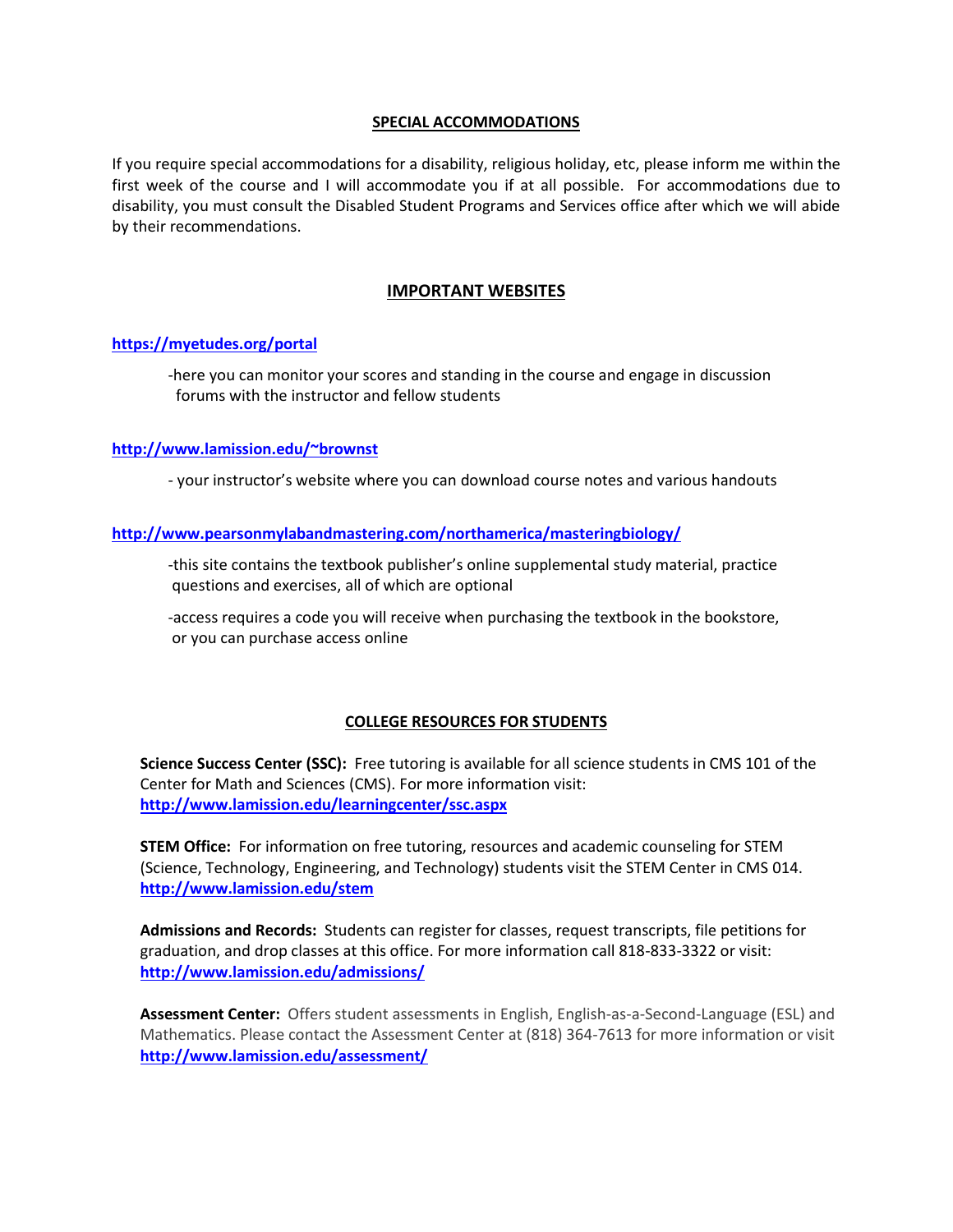**Bookstore:** For hours of operation, book availability, buybacks, and other information call 818-364- 7767 or 7768 or visit **[http://eagleslanding.lamission.edu/default.asp](https://eagle.lamission.edu/owa/redir.aspx?C=BRyV192Rz06N9snIKGfAqfvEXUek5tAIqy-vJtaATsUpkSO2JPPRBPHBemZtFAYrKAkP0w0joWc.&URL=http%3a%2f%2feagleslanding.lamission.edu%2fdefault.asp)**

**Counseling Department:** For appointments and information call 818-364-7655 or visit **[http://www.lamission.edu/counseling/](https://eagle.lamission.edu/owa/redir.aspx?C=BRyV192Rz06N9snIKGfAqfvEXUek5tAIqy-vJtaATsUpkSO2JPPRBPHBemZtFAYrKAkP0w0joWc.&URL=http%3a%2f%2fwww.lamission.edu%2fcounseling%2f)**

**Disabled Students Programs and Services (DSP&S):** For appointments, eligibility and information call 818-364-7732 or visit **[http://www.lamission.edu/dsps/](https://eagle.lamission.edu/owa/redir.aspx?C=BRyV192Rz06N9snIKGfAqfvEXUek5tAIqy-vJtaATsUpkSO2JPPRBPHBemZtFAYrKAkP0w0joWc.&URL=http%3a%2f%2fwww.lamission.edu%2fdsps%2f)**

**Extended Opportunity Programs and Services (EOPS)**: For appointments, eligibility and information call 818-364-7645 or visit **[http://www.lamission.edu/eops/](https://eagle.lamission.edu/owa/redir.aspx?C=BRyV192Rz06N9snIKGfAqfvEXUek5tAIqy-vJtaATsUpkSO2JPPRBPHBemZtFAYrKAkP0w0joWc.&URL=http%3a%2f%2fwww.lamission.edu%2feops%2f) Financial Aid:** For information and applications call 818-364-7648 or visit **[http://www.lamission.edu/financialaid/](https://eagle.lamission.edu/owa/redir.aspx?C=BRyV192Rz06N9snIKGfAqfvEXUek5tAIqy-vJtaATsUpkSO2JPPRBPHBemZtFAYrKAkP0w0joWc.&URL=http%3a%2f%2fwww.lamission.edu%2ffinancialaid%2f)**

**Library:** For information on hours, resources, workshops, and other services contact 818-364-7106 or visit **[http://www.lamission.edu/library/](https://eagle.lamission.edu/owa/redir.aspx?C=BRyV192Rz06N9snIKGfAqfvEXUek5tAIqy-vJtaATsUpkSO2JPPRBPHBemZtFAYrKAkP0w0joWc.&URL=http%3a%2f%2fwww.lamission.edu%2flibrary%2f)**

**Tutoring Services in Learning Center:** Laboratories for Learning, Writing, & Math. Walk-in and appointment services offered. Call 818-364-7754 or visit **[www.lamission.edu/learningcenter/](https://eagle.lamission.edu/owa/redir.aspx?C=BRyV192Rz06N9snIKGfAqfvEXUek5tAIqy-vJtaATsUpkSO2JPPRBPHBemZtFAYrKAkP0w0joWc.&URL=http%3a%2f%2fwww.lamission.edu%2flearningcenter%2f)**

# **Code of Honor and Integrity** Los Angeles Mission College Department of Life Sciences

Students at Los Angeles Mission College, because they are members of an academic community dedicated to the achievement of excellence and the pursuit of honor, are expected to meet high standards of personal, ethical, and moral conduct. These standards require personal integrity and a commitment to honesty without compromise. Without the ability to trust in these principles, an academic community and a civil society cannot exist. Los Angeles Mission College students and faculty are as committed to the development of students with honesty and integrity as they are to the academic and professional success of its students.

The Code of Honor and Integrity is an undertaking of the students, first and foremost, both individually and collectively, that they will:

- 1. Not give or receive dishonorable aid during exams, quizzes or assignments
- 2. Do their share and take an active part in seeing to it that fellow students, as well as themselves, uphold the spirit and letter of the Code of Honor and Integrity.

Some examples of conduct that are regarded as being in violation of the Honor Code include: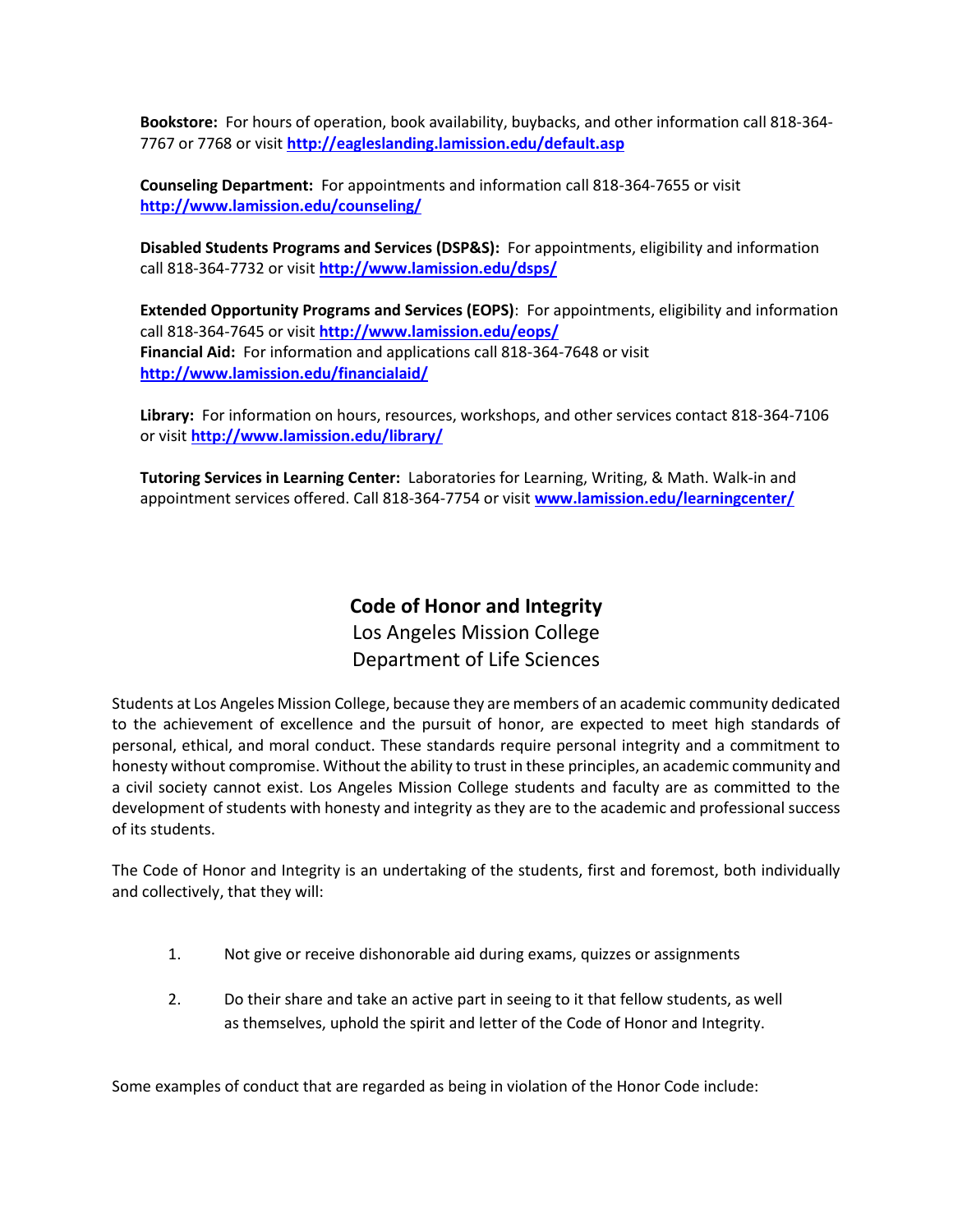- Copying from another's examination or quiz, or allowing another to copy from one's own papers
- Using any unpermitted source of information, human or other, during an exam, quiz or assignment that influences the grade; **this includes the use of technological devices**
- Any student-to-student collaboration that is unpermitted
- Plagiarism (plagiarism is defined as the use, without giving reasonable and appropriate credit to, or acknowledging the author or source, of another person's original work)
- Representing the work of another as one's own work
- Giving or receiving aid on an academic assignment under circumstances in which a reasonable person should have known that such aid is not permitted (e.g., online quizzes)

As a part of the effort to promote an environment of honesty and integrity during quizzes and examinations, the following guidelines will apply for any courses in the Department of Life Sciences:

- 1. Students will leave all books and all other non-essential items (e.g. paper, electronic devices) on the floor so that they are not useable nor block the sight line between professor and student. No electronic devices will be in reach.
- 2. Students will not communicate in any way that will dishonorably assist themselves or another student.
- 3. Students will leave the room during an exam only if permitted by the professor's policy. If permitted, only one student may leave the room at any time and be gone for only the average length of time needed for the stated purpose. Students will leave all purses, bags, books, phones, jackets, etc., in the classroom during the absence.
- 4. Students will promote the spirit and letter of the Code of Honesty and Integrity by dissuading fellow students from dishonest activity and, when such casual persuasion does not work, informing the professor of the possible dishonest activity, either anonymously, or otherwise.
- 5. Students will make every effort to avoid even the appearance of dishonesty or lack of integrity.

Violation of this policy will not be tolerated and violators will be subject to severe penalties. The success of the Code of Honor and Integrity is based upon the collective desire of students, faculty and the community to live in an environment that embraces respect for that which is right – both in the college and in society as a whole.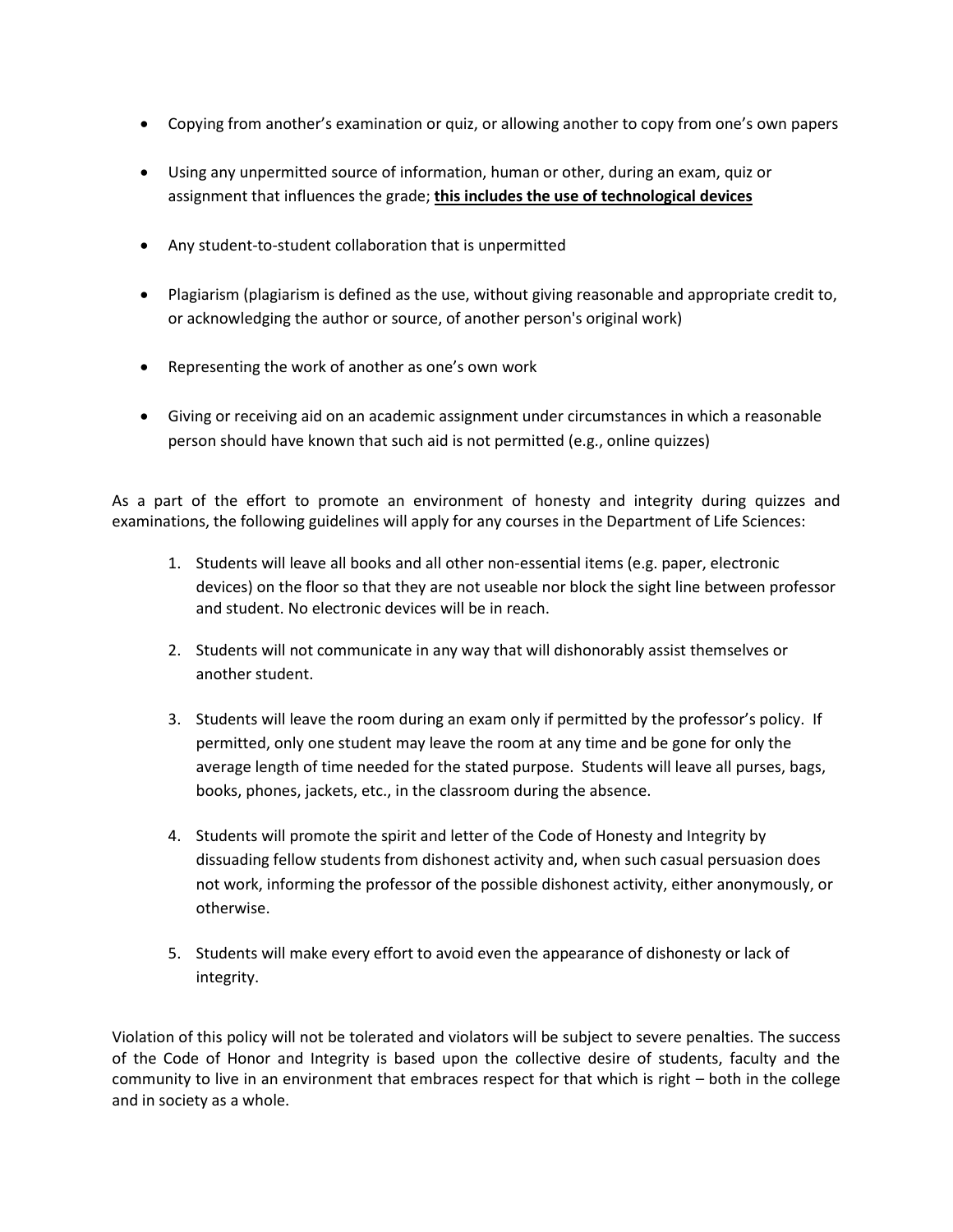# **LECTURE SCHEDULE (tentative)**

| <b>Week</b>             | <b>Date</b>               | LECTURE TOPIC (textbook chapter)                                                                                          |  |  |  |  |  |  |
|-------------------------|---------------------------|---------------------------------------------------------------------------------------------------------------------------|--|--|--|--|--|--|
| 1                       | <b>Aug 31</b>             | Introduction - Overview of the Field of Biology (ch 1)                                                                    |  |  |  |  |  |  |
|                         | Sep 2                     | Atoms & Molecules (ch 2); Water & pH (ch 3)                                                                               |  |  |  |  |  |  |
| $\overline{2}$          | Sep 7                     | <b>HOLIDAY (Labor Day)</b>                                                                                                |  |  |  |  |  |  |
|                         | Sep 9                     | Organic Molecules & Chemical Groups (ch 4);                                                                               |  |  |  |  |  |  |
|                         |                           | Macromolecules: Polymers & Carbohydrates (ch 5)                                                                           |  |  |  |  |  |  |
| $\overline{\mathbf{3}}$ | <b>Sep 14</b>             | *QUIZ (ch 1-4): Macromolecules: Proteins, Lipids & Nucleic Acids (ch 5)                                                   |  |  |  |  |  |  |
|                         | Sep 16                    | Cellular Structure & Function (ch 6)                                                                                      |  |  |  |  |  |  |
|                         |                           | $*$ eQUIZ (on ch 5 & 6) – due by 11:00 AM on Sunday Sep 20                                                                |  |  |  |  |  |  |
| 4                       | Sep 21                    | <b>EXAM #1 on chapters 1-6</b>                                                                                            |  |  |  |  |  |  |
|                         | Sep 23                    | Membrane Structure & Function (ch 7)                                                                                      |  |  |  |  |  |  |
| 5                       | Sep 28                    | Energy, ATP & Enzymes (ch 8)                                                                                              |  |  |  |  |  |  |
|                         | Sep 30                    | Cellular Respiration: Harvesting Chemical Energy (ch 9)                                                                   |  |  |  |  |  |  |
| 6                       | Oct 5                     | *QUIZ (ch 7-9): Photosynthesis (ch 10)                                                                                    |  |  |  |  |  |  |
|                         | Oct 7                     | Cell Communication (ch 11)                                                                                                |  |  |  |  |  |  |
| $\overline{7}$          | <b>Oct 12</b>             | The Cell Cycle, Mitosis & Cytokinesis (ch 12)                                                                             |  |  |  |  |  |  |
|                         | <b>Oct 14</b>             | Cell Cycle Regulation (ch 12); Meiosis and Sexual Life Cycles (ch 13)                                                     |  |  |  |  |  |  |
|                         |                           | <b>LAMC Written Communication ILO Assessment (10 points)</b>                                                              |  |  |  |  |  |  |
|                         |                           | *eQUIZ (ch 10-13) - due by 11:00 AM on Sunday Oct 18                                                                      |  |  |  |  |  |  |
| 8                       | <b>Oct 19</b>             | <b>EXAM #2 on chapters 7-13</b>                                                                                           |  |  |  |  |  |  |
|                         | <b>Oct 21</b>             | Mendel and the Gene Idea (ch 14)                                                                                          |  |  |  |  |  |  |
| 9                       | <b>Oct 26</b>             | The Chromosomal Basis of Inheritance (ch 15)                                                                              |  |  |  |  |  |  |
|                         | <b>Oct 28</b>             | DNA Structure & Replication (ch 16)                                                                                       |  |  |  |  |  |  |
| 10                      | Nov <sub>2</sub>          | *QUIZ (ch 14-16): Gene Expression & Mutations (ch 17)                                                                     |  |  |  |  |  |  |
|                         | Nov <sub>4</sub>          | Control of Gene Expression (ch 18)                                                                                        |  |  |  |  |  |  |
| 11                      | Nov <sub>9</sub>          | ***Case Study Due***<br>Viruses (ch 19)                                                                                   |  |  |  |  |  |  |
|                         |                           | *eQUIZ (ch 17-19) - due by 11:00 AM on Sunday Nov 15                                                                      |  |  |  |  |  |  |
|                         | <b>Nov 11</b>             | <b>HOLIDAY (Veteran's Labor Day)</b>                                                                                      |  |  |  |  |  |  |
| 12                      | <b>Nov 16</b>             | <b>EXAM #3 on chapters 14-19</b>                                                                                          |  |  |  |  |  |  |
|                         | <b>Nov 18</b>             | Biotechnology (ch 20)                                                                                                     |  |  |  |  |  |  |
| 13                      | <b>Nov 23</b>             | The Immune System (ch 43)                                                                                                 |  |  |  |  |  |  |
|                         | <b>Nov 25</b>             | The Immune System (cont'd) (ch 43)                                                                                        |  |  |  |  |  |  |
| 14                      | <b>Nov 30</b>             | Genomes and Their Evolution (ch 21)                                                                                       |  |  |  |  |  |  |
|                         | Dec <sub>2</sub>          | *QUIZ (ch 20, 21 & 43): The Evolution of Populations (ch 23)                                                              |  |  |  |  |  |  |
| 15                      | Dec <sub>7</sub><br>Dec 9 | Descent w/Modification: Darwinian View of Life (ch 22)<br>The Origin of Species (ch 24); History of Life on Earth (ch 25) |  |  |  |  |  |  |
|                         |                           | *eQUIZ (ch 22-25) - due by 10:00 PM on Sunday Dec 13                                                                      |  |  |  |  |  |  |
| 16                      | <b>Dec 16</b>             | ** EXAM #4 on chapters 20-25 & 43 (10:00-12:00 in CMS 106)                                                                |  |  |  |  |  |  |
|                         |                           |                                                                                                                           |  |  |  |  |  |  |

**\*QUIZ:** *A quiz will be given in class from 10:35-10:50 after which we will review the answers.*  **\*eQUIZ:** *A quiz will be taken online in Etudes and should be completed by the indicated day and time.* 

PDFs of lecture Powerpoint files are available for download on the instructor's web page:

**http://www.lamission.edu/~brownst/2456**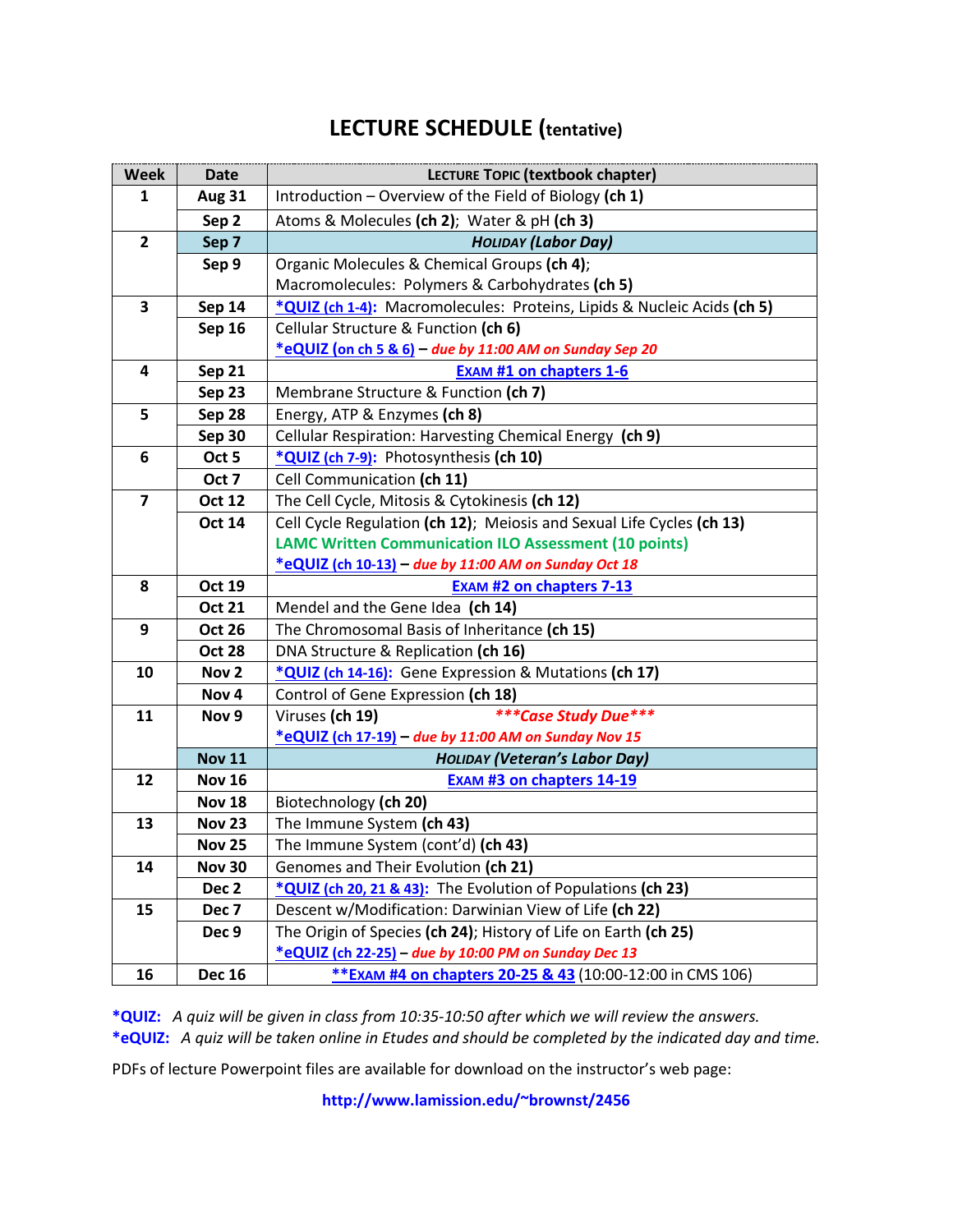# **LABORATORY SCHEDULE**

| Week                    | <b>Date</b>      | LAB TOPIC (exercise #)                                                          |  |  |  |
|-------------------------|------------------|---------------------------------------------------------------------------------|--|--|--|
| 1                       | <b>Aug 31</b>    | LAB 1 - Scientific Investigation (Morgan/Carter #1)                             |  |  |  |
|                         | Sep 2            | LAB 2 - The Metric System & Graphing                                            |  |  |  |
| $\overline{2}$          | Sep 7            | <b>HOLIDAY (President's Day)</b>                                                |  |  |  |
|                         | Sep 9            | *LAB 3 - Gel Filtration Chromatography (Edvotek #108); Writing a Lab Report     |  |  |  |
|                         |                  | $(NBK = 6)$                                                                     |  |  |  |
| $\overline{\mathbf{3}}$ | Sep 14           | LAB 4 - Macromolecules                                                          |  |  |  |
|                         | <b>Sep 16</b>    | **LAB 5 - SDS-PAGE (NBK = 6)                                                    |  |  |  |
| $\overline{\mathbf{4}}$ | Sep 21           | LAB 6 - Microscopes & Cells (Morgan/Carter #2)                                  |  |  |  |
|                         | Sep 23           | LAB 7 - Diffusion & Osmosis (Morgan/Carter #3)                                  |  |  |  |
| 5                       | Sep 28           | LAB QUIZ (Labs 1-5): LAB 8 - Enzymes (Morgan/Carter #4)                         |  |  |  |
|                         | Sep 30           | LAB 9 - Fermentation & Respiration                                              |  |  |  |
| 6                       | Oct 5            | LAB 10 - Photosynthesis                                                         |  |  |  |
|                         | Oct 7            | *LAB 11 - Restriction Enzyme Digestion of DNA (NBK = 6)                         |  |  |  |
| $\overline{7}$          | <b>Oct 12</b>    | LAB QUIZ (Labs 6-10): *LAB 11 - Restriction Enzyme Digestion of DNA (cont'd)    |  |  |  |
|                         | <b>Oct 14</b>    | LAB 12 - Mitosis & Meiosis (Morgan/Carter #7)                                   |  |  |  |
| 8                       | <b>Oct 19</b>    | **LAB 13 - Restriction Enzyme Mapping (NBK = 6)                                 |  |  |  |
|                         | <b>Oct 21</b>    | **LAB 13 - Restriction Enzyme Mapping (cont'd)                                  |  |  |  |
| 9                       | <b>Oct 26</b>    | LAB 14 - Principles of Genetic Inheritance                                      |  |  |  |
|                         | <b>Oct 28</b>    | **LAB 15 - DNA Cloning: Ligation and Transformation (NBK = 8)                   |  |  |  |
| 10                      | Nov <sub>2</sub> | LAB 16 - DNA and Gene Expression                                                |  |  |  |
|                         | Nov <sub>4</sub> | LAB QUIZ (Labs 11-14): **LAB 15 - DNA Cloning: Inoculation of Bacterial Clones; |  |  |  |
|                         |                  | LAB 17 - Reading Primary Research Articles                                      |  |  |  |
| 11                      | Nov 9            | **LAB 15 - DNA Cloning: Plasmid Mini-preps & Digests                            |  |  |  |
|                         | <b>Nov 11</b>    | <b>HOLIDAY (Veteran's Day)</b>                                                  |  |  |  |
| 12                      | <b>Nov 16</b>    | **LAB 15 - DNA Cloning: Gel Electrophoresis of Digested Plasmid Mini-preps      |  |  |  |
|                         | <b>Nov 18</b>    | *LAB 18 - Sickle Cell Genotype by Southern Blot (Edvotek #315) (NBK = 6)        |  |  |  |
| 13                      | <b>Nov 23</b>    | *LAB 18 - Sickle Cell Genotype by Southern Blot (Edvotek #315);                 |  |  |  |
|                         |                  | **LAB 19 - PCR Amplification of DNA (NBK = 6)                                   |  |  |  |
|                         | <b>Nov 25</b>    | LAB QUIZ (Labs 15-17): ** LAB 19 - PCR Amplification of DNA (cont'd)            |  |  |  |
| 14                      | <b>Nov 30</b>    | *LAB 20 - Introduction to ELISA Reactions (Edvotek #269) (NBK = 6)              |  |  |  |
|                         | Dec <sub>2</sub> | LAB 21 - Natural Selection                                                      |  |  |  |
| 15                      | Dec <sub>7</sub> | <b>Oral Presentations of Reviewed Papers</b>                                    |  |  |  |
|                         | Dec 9            | LAB QUIZ (Labs 18-21): Oral Presentations of Reviewed Papers                    |  |  |  |
|                         |                  | <b>***Article Review Due***</b>                                                 |  |  |  |

**\*** *These labs should be recorded in your lab notebook* **(NBK = possible points for notebook entry)***.* **\*\*** *These labs should be recorded in your lab notebook and require a formal written lab report.*

*NOTE: Morgan/Carter labs are from the Morgan/Carter lab manual, all other labs are available in the lab pack or can be downloaded from the instructor's LAMC web page:*

**<http://www.lamission.edu/~brownst/2457>**